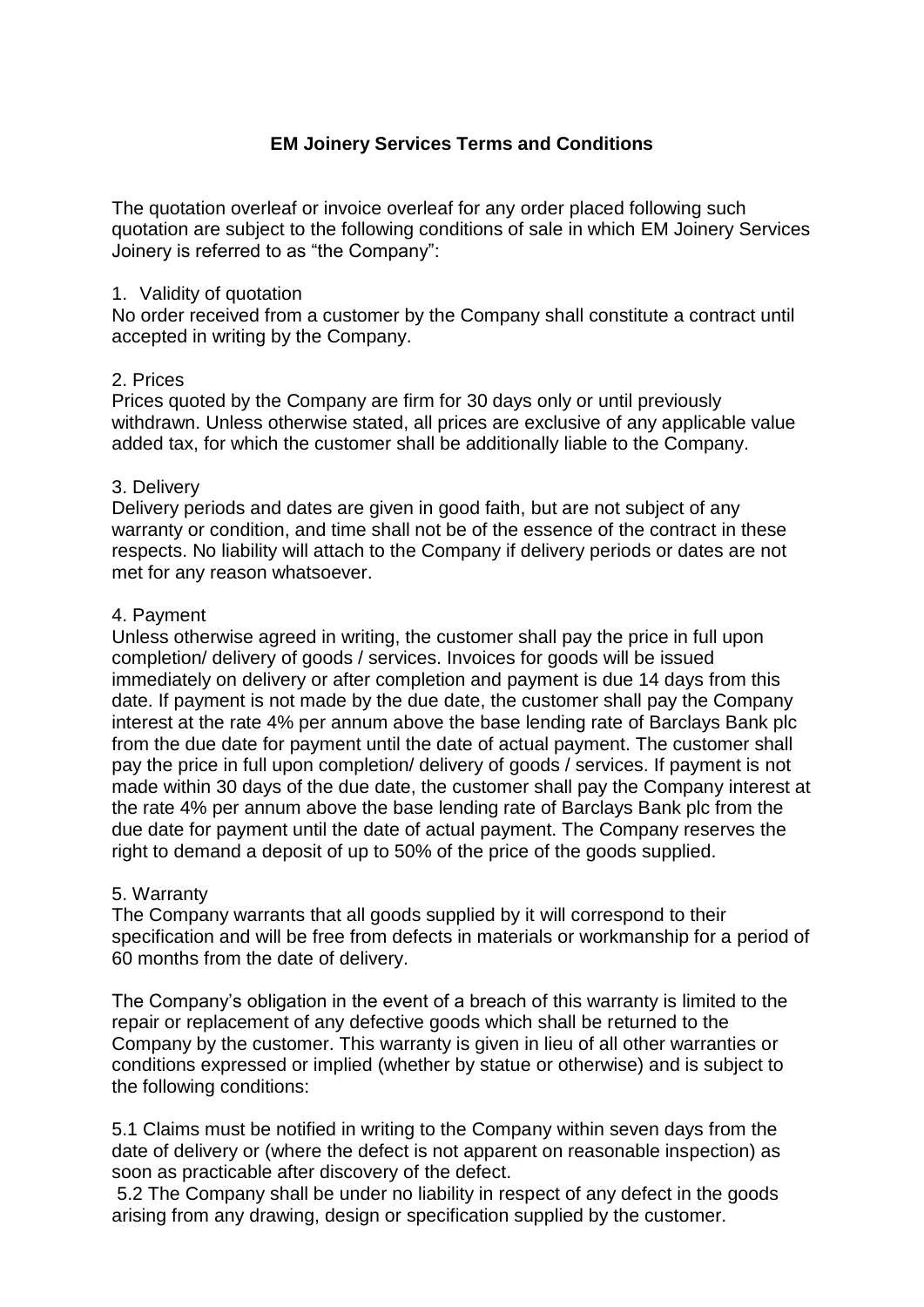5.3 The Company shall be under no liability if the defect or failure, in the reasonable opinion of the Company, arises from wilful damage or misuse, negligence by the customer or any third party, failure to follow the Company's instructions, or alteration or repair of the goods without the Company's prior approval.

5.4 The Company shall be under no liability if the price for the goods has not been paid by the due date for payment.

5.5 The above warranty does not extend to parts, materials or equipment not manufactured by the Company, in respect of which the customer shall be entitled only to the benefit of any such warranty or guarantee as is given by the manufacturer to the Company.

5.6 Except in the case of death or personal injury caused by the Company's negligence, the Company shall not be liable for any consequential loss or damage (whether for loss of profit or otherwise) or other claims for consequential compensation.

### 6. Carriage Packaging

Carriage and insurance charges in respect of delivery of the goods to the customer will be charged to the customer at cost to the Company.

#### 7. Damage in transit.

The Company does not accept any liability for loss or damage to the goods while in transit to the customer.

8. Risk & Title

The Goods shall be at the Buyer's risk as from delivery.

8.1 Without prejudice to condition 10 and in spite of delivery having been made property in the Goods shall not pass from the Seller until:

8.1.1 the Buyer shall have paid the Price plus VAT in full; and

8.1.2 no other sums whatever shall be due from the Buyer to the Seller.

8.2 Until property in the Goods passes to the Buyer in accordance with clause 8.1 the Buyer shall hold the Goods on a fiduciary basis as bailee for the Seller. The Buyer shall store the Goods (at no cost to the Seller) separately from all other goods in its possession and marked in such a way that they are clearly identified as the Seller's property. The risk in the goods shall pass to the customer, or be deemed to be in breach of any contract with the customer, by reason of any delay in performing, or any failure to perform, any of the Company's obligations in relation to the goods, if the delay or failure was due to force majeure or to any other cause beyond the Company's reasonable control.

### 9. Force majeure

The Company shall not be liable to the customer, or be deemed to be in breach of any contract with the customer, by reason of any delay in performing, or any failure to perform, any of the Company's obligations in relation to the goods, if the delay or failure was due to force majeure or to any other cause beyond the Company's reasonable control.